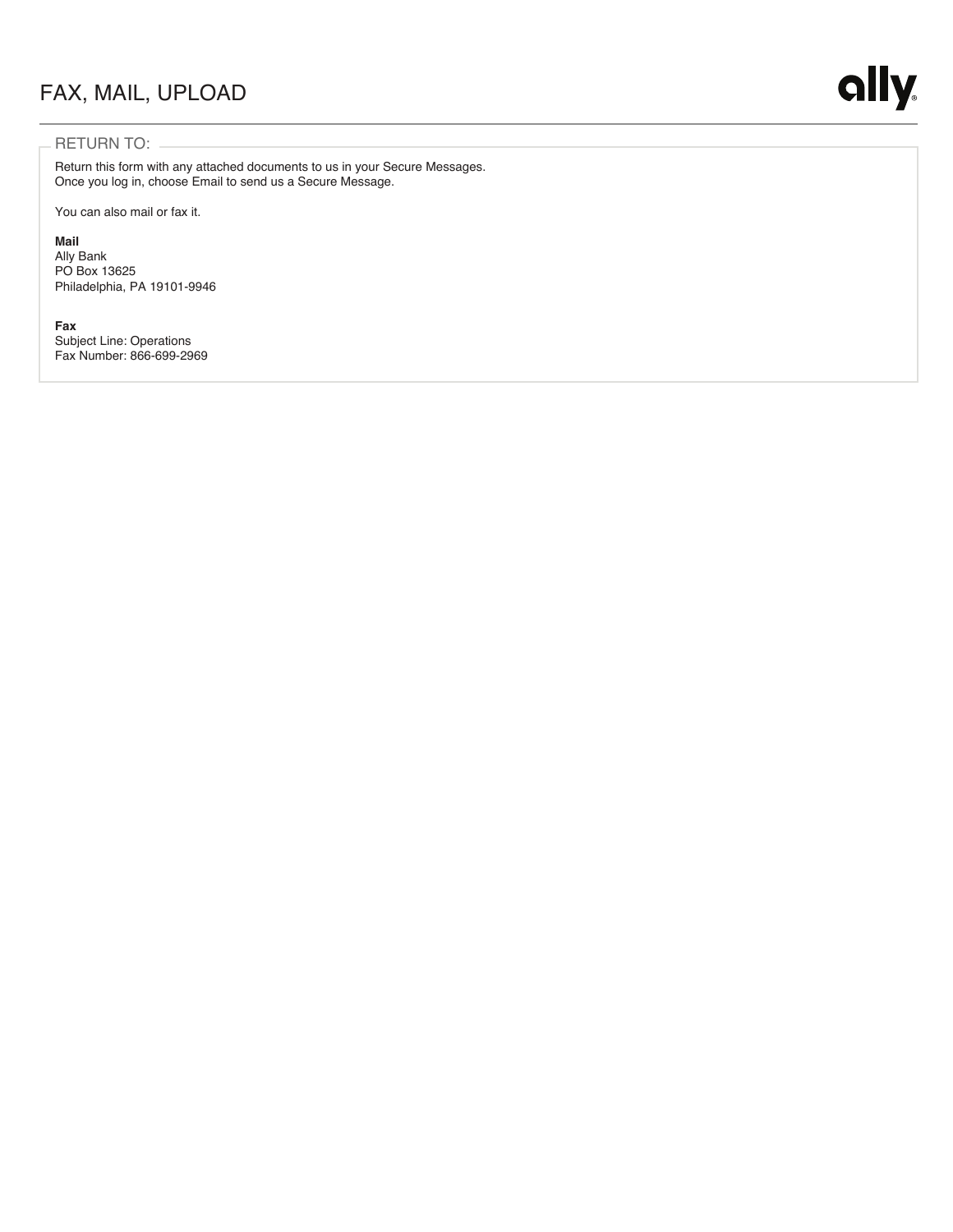

# **TRADITIONAL/SEP IRA REQUEST FOR DISTRIBUTION**

Please review all information below and complete the fields below, as applicable. If you have any questions regarding the information on this form, please contact one of our Customer Care Associates at 877-247-ALLY (2559).

### **IRA Owner Information**

| Name                                                                                                                                                                                                                                                                                                                                                                                                                                                                                                                                                                                                                                  | Social Security Number                                                | Date of Birth           |
|---------------------------------------------------------------------------------------------------------------------------------------------------------------------------------------------------------------------------------------------------------------------------------------------------------------------------------------------------------------------------------------------------------------------------------------------------------------------------------------------------------------------------------------------------------------------------------------------------------------------------------------|-----------------------------------------------------------------------|-------------------------|
| Address<br>Home Phone Number                                                                                                                                                                                                                                                                                                                                                                                                                                                                                                                                                                                                          |                                                                       |                         |
| City/State/Zip                                                                                                                                                                                                                                                                                                                                                                                                                                                                                                                                                                                                                        |                                                                       | Daytime Phone Number    |
| <b>Type of Distribution</b>                                                                                                                                                                                                                                                                                                                                                                                                                                                                                                                                                                                                           |                                                                       |                         |
| Early (under age 591/2) - no known exception (Check this box if no other box applies)<br>$\Box$<br>Early (under age 59%) — exception applies (only for substantially equal periodic payments, conversion to Roth<br>IRA, or IRS levy)<br>Disability — under age 59 <sup>1/2</sup> (certification of disability may be required)                                                                                                                                                                                                                                                                                                       |                                                                       |                         |
| $\Box$<br>Death — (original death certificate or its equivalent must be attached)<br>Normal (age 591/2 or older)<br>Return, by applicable deadline, of contribution made in $\Box$ Current year                                                                                                                                                                                                                                                                                                                                                                                                                                       | $\Box$ Prior year $-$ under age 591/2?                                | $\Box$ No<br>$\Box$ Yes |
| Return, after applicable deadline, of excess contribution — under age $59\frac{1}{2}$ ? $\Box$ Yes<br>Divorce - transfer to IRA of spouse or former spouse, under a decree of divorce or legal separation (not<br>reportable)                                                                                                                                                                                                                                                                                                                                                                                                         | l No                                                                  |                         |
| <b>Account, Payment Election &amp; Method</b>                                                                                                                                                                                                                                                                                                                                                                                                                                                                                                                                                                                         |                                                                       |                         |
| Account Number(s):<br>Total Balance (to close IRA)<br>Partial Payment of \$<br><u> 1980 - Johann Barn, mars an t-Amerikaansk ferske område og de formanner og de formanner og de formanner og de</u><br>Return of Contribution - Amount \$<br>Required Minimum Distribution to IRA Owner (Based on Uniform Lifetime Table)<br>$\Box$<br>Monthly Interest Check<br>Other:<br>At Maturity Date of:<br>Frequency: □ Immediate<br>Quarterly<br>Monthly<br>$\perp$<br>First Payment Date:<br>Funds Disposition: □ Mail to Address of Record<br>Deposit to my existing Ally Bank Account Number: _______________________________<br>$\perp$ | <u> Albanya (Albanya) a shekara ta 1999</u><br>Annually $\Box$ Other: |                         |
| <b>Withholding Election</b>                                                                                                                                                                                                                                                                                                                                                                                                                                                                                                                                                                                                           |                                                                       |                         |
| Traditional /SEP IRA distributions are subject to federal income tax withholding at a flat rate of 10% unless you elect not to have<br>withholding apply, or elect to have an additional amount withheld. The withholding certificate is printed on the next page. State<br>income tax withholding may be required. See State Income Tax Withholding Election form.<br>$\ldots$ . The leads of the compact of the contract of the second contract $\cup$ $\cap$ $\cap$ $\wedge$ . The contract of $\cup$                                                                                                                              |                                                                       |                         |

#### $\Box$  Do not withhold federal income tax from my Traditional/SEP IRA distributions.<br>
Withhold federal income tax of  $\%$  (at least 10%) from ■ Withhold federal income tax of \_\_\_\_\_\_\_\_\_\_\_\_\_\_\_\_\_\_\_% (at least 10%) from my Traditional/SEP IRA distributions.<br>■ Withhold a specific dollar amount of \$ (Dollar Amount must be at least 10% of distribution.) (Dollar Amount must be at least 10% of distribution.)

### **Signatures**

I certify that, to the best of my knowledge, the information provided on this form is true and correct and may be relied on by the Custodian. I understand that this transaction may be subject to fees, taxes, and/or penalties. Due to the important tax consequences of this transaction, I agree to seek the advice of a legal or tax professional, as needed. The Custodian has not provided me with any legal or tax advice, and I assume full responsibility for this transaction. I will not hold the Custodian liable for any adverse consequences that may result from this transaction. **X** Signature of IRA Plan Owner Date **Date Signature of Custodian** Date